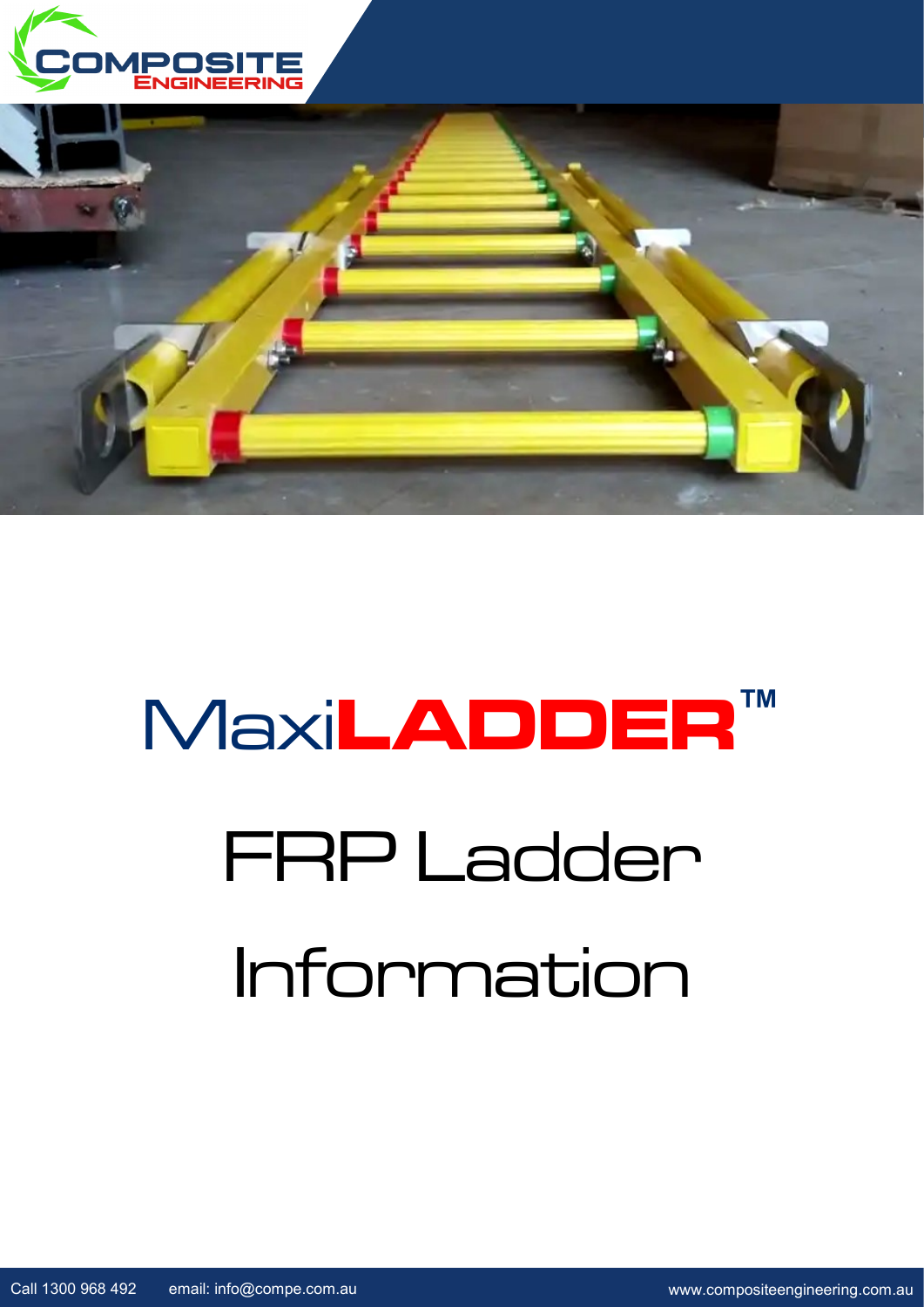

## Maxi**LADDER™** FRP Ladder Systems



#### Design

We design each ladder to conform with the Australian Standard AS1657-2018. We ensure that landings, ladder cages and walkthroughs are provided when needed and bespoke design all our ladders fit into the space where they are installed.

All of our MaxiLADDER ladder systems offer outstanding resistance to chemicals and corrosion making them suitable for even the harshest environments.

Low maintenance and lightweight make the MaxiRAIL system the ideal choice over traditional materials such as steel or aluminium.

### Retractable arms

Our retractable arms have been designed to maximise the use of composite materials. The arms are easy to extend and seamlessly lock into place. Once folded back down the extendable arms rest flush with the top edge of the ladder.





#### **Brackets**

All our ladder brackets are all made from composites profiles. Standard brackets sit 200mm off the wall but as we know each site is different, that is why we design customized brackets that can attach to flat as well as curved walls.